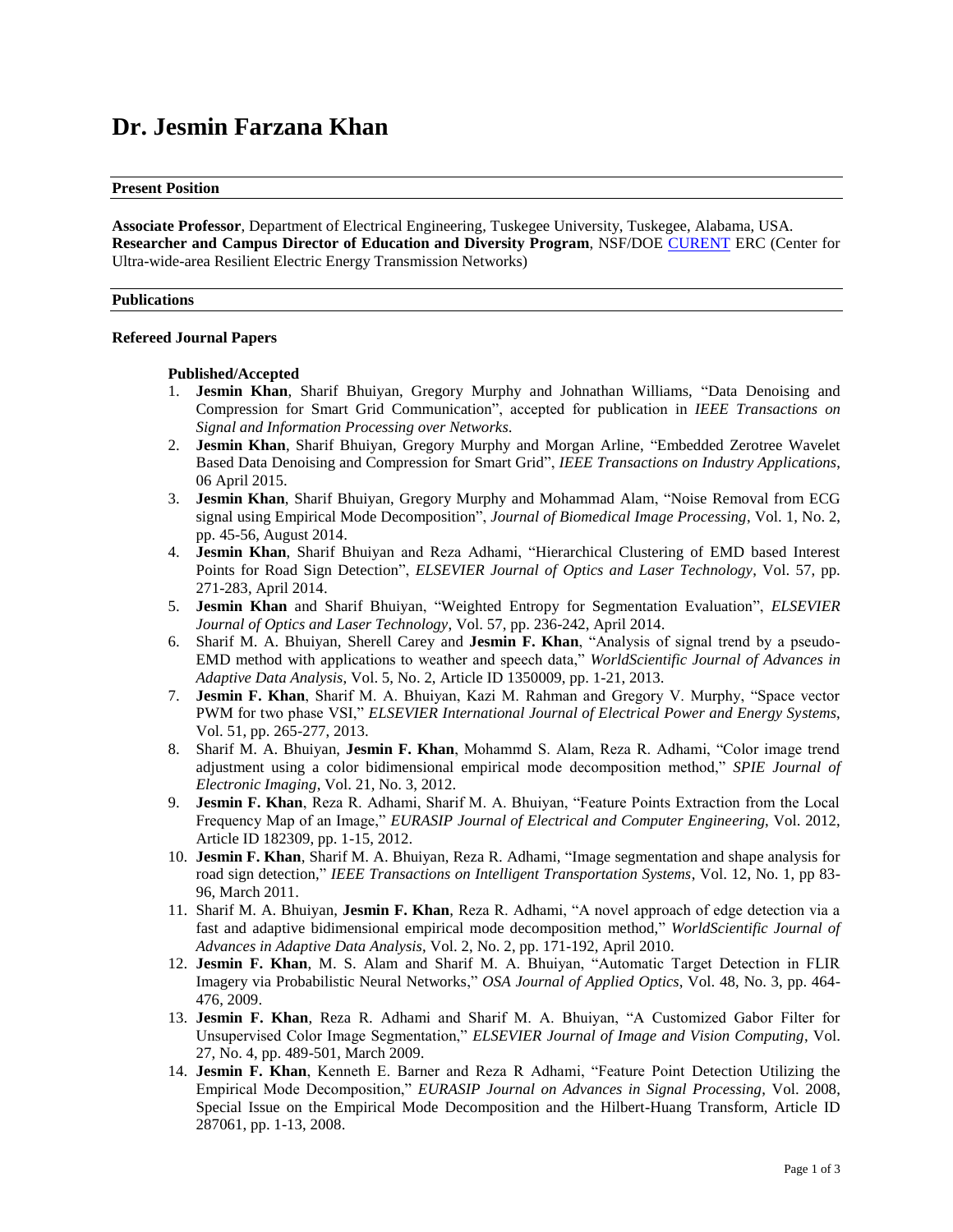15. Sharif M. A. Bhuiyan, Reza R. Adhami, **Jesmin F. Khan**, "Fast and adaptive bidimensional empirical mode decomposition using order-statistics filter based envelope estimation," *EURASIP Journal on Advances in Signal Processing*, Special Issue on the Empirical Mode Decomposition and the Hilbert-Huang Transform, Article ID 728356, pp. 1-18, 2008.

## **Conference Proceedings Papers**

## **Published/Accepted**

- 1. **Jesmin Khan**, Sharif Bhuiyan, and Gregory Murphy, "Noise removal from power system signals", published in *Proc. of IEEE Industrial Electronics Society Conference IECON2014*.
- 2. **Jesmin Khan**, Sharif Bhuiyan, Gregory Murphy and Johnathan Williams, "PMU Data Analysis in Smart Grid using WPD", published in *Proc. of IEEE Industrial Electronics Society Conference IECON2014*.
- 3. **Jesmin Khan**, Sharif Bhuiyan, Gregory Murphy and Morgan Arline, "Embedded Zerotree Wavelet Based Data Compression for Smart Grid", published in *Proc. of IEEE Industry Application Society (IAS) Annual Meeting* 2013.
- 4. Sharif M. A. Bhuiyan, **Jesmin F. Khan** and Mohammad S. Alam, "Power enhanced extended maximum average correlation height filter for target detection," published in *Proc. of IEEE SoutheastCon* 2014.
- 5. Sherell Carey, Sharif M. A. Bhuiyan, **Jesmin F. Khan**, "Trend Analysis of Sea Surface Temperature and Sea Level Pressure Employing a Pseudo-EMD method," published in *Proc. of IEEE SoutheastCon*  2013.
- 6. Paheding Sidike, **Jesmin F. Khan**, Mohammad S. Alam, and Sharif M. A. Bhuiyan, "Spectral Unmixing of Hyperspectral Data for Oil Spill Detection", published in *Proc. of SPIE Optics and Photonics for Information Processing VI*, 2012.
- 7. Sharif M. A. Bhuiyan, **Jesmin F. Khan** and Mohammad S. Alam, "Spatial domain sharpening of color image employing bidmensional empirical mode decomposition," *Proc. of SPIE* (Defense, Security and Sensing 2012: Optical Pattern Recognition XXIII), Vol. 8398, 2012, (Baltimore, Maryland, USA, April 2012).
- 8. Paheding Sidike, **Jesmin F. Khan**, Mohammad S. Alam, Ravi Gollapalli, and Sharif M. A. Bhuiyan, "Efficient classification of multispectral imagery for oil spill detection," *Proc. of International Conference on Advances in Electrical Engineering (ICAEE, 2011)*, (December 2011, Dhaka, Bangladesh).
- 9. **Jesmin F. Khan**, Sharif M. A. Bhuiyan, Gregory V. Murphy, and Mohammad S. Alam, "Empirical Mode Decomposition of the ECG signal for Noise Removal," (Invited Paper) *Proc. of SPIE Defense, Security and Sensing,* (Orlando, Florida, USA, April 2011)
- 10. **Jesmin. F. Khan**, Sharif M. A. Bhuiyan, Kazi M. Rahman, "Voltage Boost to a Two-phase Inverter by SVPWM," *Proc. of 2011 Joint IEEE Conference on Industrial Technology (ICIT) & 43rd Southeastern Symposium on System Theory (SSST),* (Auburn, Alabama, USA, March 2011).
- 11. **Jesmin. F. Khan**, Sharif M. A. Bhuiyan, "Evaluation of the Number of Segments using Weighted Entropy," *Proc. of 2011 Joint IEEE Conference on Industrial Technology (ICIT) & 43rd Southeastern Symposium on System Theory (SSST),* (Auburn, Alabama, USA, March 2011).
- 12. **Jesmin F. Khan**, Sharif M. A. Bhuiyan, Reza R. Adhami, ["Road sign detection by clustering the EMD](http://ieeexplore.ieee.org.elib.uah.edu/xpl/articleDetails.jsp?tp=&arnumber=5624801&searchWithin%3Dp_First_Names%3AJesmin%26searchWithin%3Dp_Last_Names%3AKhan%26matchBoolean%3Dtrue%26queryText%3D%28p_Authors%3AKhan%2C+Jesmin%29)  [based interest points,"](http://ieeexplore.ieee.org.elib.uah.edu/xpl/articleDetails.jsp?tp=&arnumber=5624801&searchWithin%3Dp_First_Names%3AJesmin%26searchWithin%3Dp_Last_Names%3AKhan%26matchBoolean%3Dtrue%26queryText%3D%28p_Authors%3AKhan%2C+Jesmin%29) *Proc. of 2010 IEEE Workshop on Signal Processing Systems (SiPS)*, pp. 278- 283, (October 2010, San Francisco, California, USA).
- 13. Sharif M. A. Bhuiyan, **Jesmin F. Khan**, Reza R. Adhami, "A bidimensional empirical mode decomposition method for color image processing," *Proc. of 2010 IEEE Workshop on Signal Processing Systems (SiPS)*, pp. 272-277, (October 2010, San Francisco, California, USA).
- 14. Sharif M. A. Bhuiyan, **Jesmin F. Khan**, Mohammad S. Alam, "Trend adjustment in color images using bi-dimensional empirical mode decomposition," *Proc. of SPIE*, Vol. 7696, pp. 76961R:1-12, (*SPIE Defense, Security, and Sensing*; Optical Pattern Recognition XXI), (Orlando, Florida, USA, April 2010).
- 15. **Jesmin F. Khan**, Sharif M. A. Bhuiyan, Reza R. Adhami, "Distortion invariant road sign detection," *Proc. of 2009 IEEE International Conference on Image Processing (ICIP 2009)*, pp. 841-844, 2009, (Cairo, Egypt, November 2009).
- 16. Sharif M. A. Bhuiyan**, Jesmin F. Khan**, Nii O. Attoh-Okine, Reza R. Adhami, "Study of Bidimensional Empirical Mode Decomposition Method for Various Radial Basis Function Surface